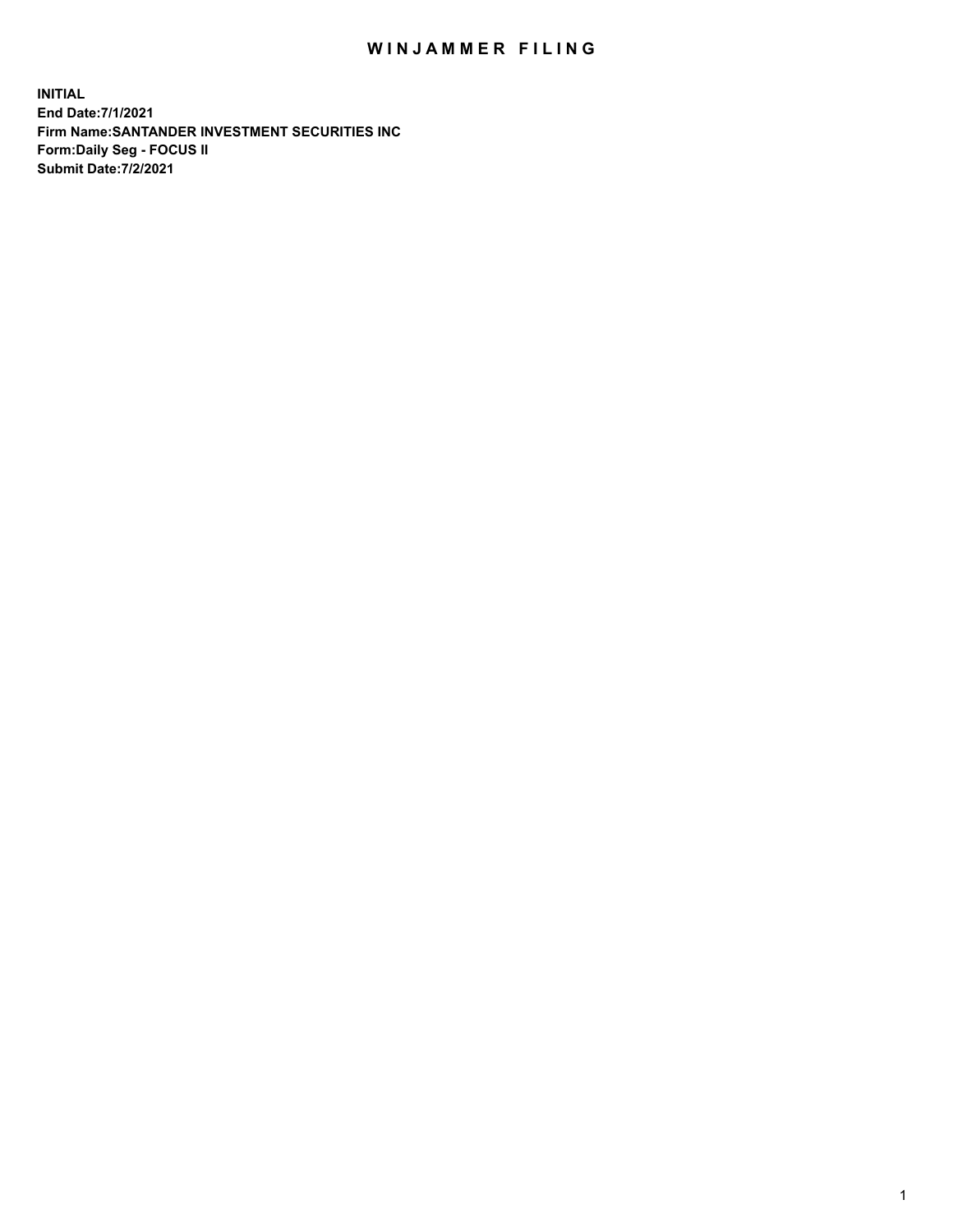**INITIAL End Date:7/1/2021 Firm Name:SANTANDER INVESTMENT SECURITIES INC Form:Daily Seg - FOCUS II Submit Date:7/2/2021 Daily Segregation - Cover Page**

| Name of Company                                                                   | <b>SANTANDER INVESTMENT</b><br><b>SECURITIES INC</b> |
|-----------------------------------------------------------------------------------|------------------------------------------------------|
| <b>Contact Name</b>                                                               | <b>Felix Munoz</b>                                   |
| <b>Contact Phone Number</b><br><b>Contact Email Address</b>                       | (212) 407-4594<br>felix.munoz@santander.us           |
|                                                                                   |                                                      |
| FCM's Customer Segregated Funds Residual Interest Target (choose one):            |                                                      |
| a. Minimum dollar amount: ; or                                                    | 70,000,000                                           |
| b. Minimum percentage of customer segregated funds required:% ; or                | <u>0</u>                                             |
| c. Dollar amount range between: and; or                                           | 0 <sub>0</sub>                                       |
| d. Percentage range of customer segregated funds required between:% and%.         | 0 <sub>0</sub>                                       |
| FCM's Customer Secured Amount Funds Residual Interest Target (choose one):        |                                                      |
| a. Minimum dollar amount: ; or                                                    | $\overline{\mathbf{0}}$                              |
| b. Minimum percentage of customer secured funds required:%; or                    | $\underline{\mathbf{0}}$                             |
| c. Dollar amount range between: and; or                                           | 0 <sub>0</sub>                                       |
| d. Percentage range of customer secured funds required between: % and %.          | 0 <sub>0</sub>                                       |
| FCM's Cleared Swaps Customer Collateral Residual Interest Target (choose one):    |                                                      |
| a. Minimum dollar amount: ; or                                                    | $\overline{\mathbf{0}}$                              |
| b. Minimum percentage of cleared swaps customer collateral required:% ; or        | $\underline{\mathbf{0}}$                             |
| c. Dollar amount range between: and; or                                           | <u>00</u>                                            |
| d. Percentage range of cleared swaps customer collateral required between:% and%. | 00                                                   |

Attach supporting documents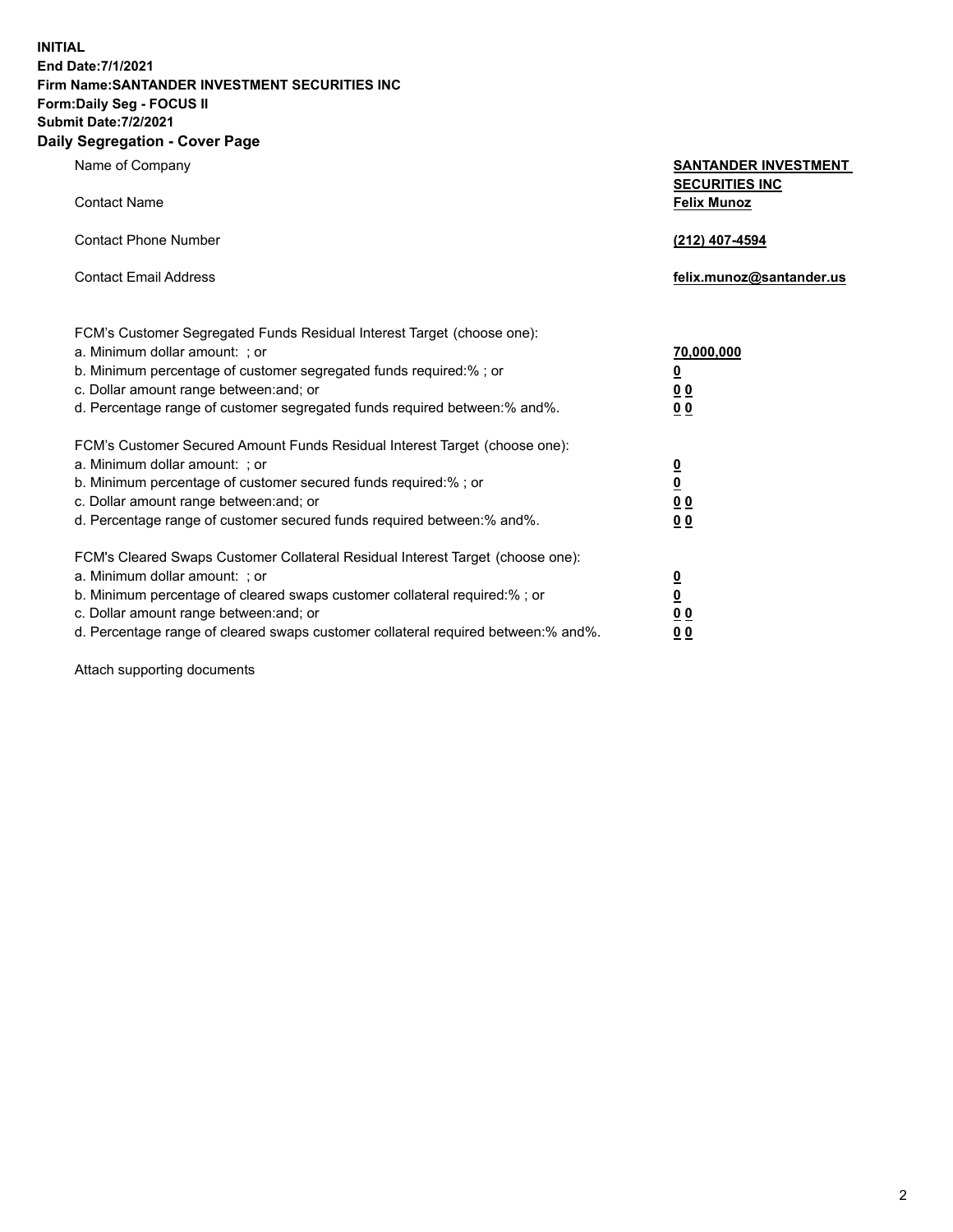## **INITIAL End Date:7/1/2021 Firm Name:SANTANDER INVESTMENT SECURITIES INC Form:Daily Seg - FOCUS II Submit Date:7/2/2021 Daily Segregation - Secured Amounts** Foreign Futures and Foreign Options Secured Amounts Amount required to be set aside pursuant to law, rule or regulation of a foreign government or a rule of a self-regulatory organization authorized thereunder 1. Net ledger balance - Foreign Futures and Foreign Option Trading - All Customers A. Cash **0** [7315] B. Securities (at market) **0** [7317] 2. Net unrealized profit (loss) in open futures contracts traded on a foreign board of trade **0** [7325] 3. Exchange traded options a. Market value of open option contracts purchased on a foreign board of trade **0** [7335] b. Market value of open contracts granted (sold) on a foreign board of trade **0** [7337] 4. Net equity (deficit) (add lines 1. 2. and 3.) **0** [7345] 5. Account liquidating to a deficit and account with a debit balances - gross amount **0** [7351]

|     | Less: amount offset by customer owned securities                                            | 0 [7352] 0 [7354] |
|-----|---------------------------------------------------------------------------------------------|-------------------|
| 6.  | Amount required to be set aside as the secured amount - Net Liquidating Equity              | $0$ [7355]        |
|     | Method (add lines 4 and 5)                                                                  |                   |
| 7.  | Greater of amount required to be set aside pursuant to foreign jurisdiction (above) or line | $0$ [7360]        |
|     | 6.                                                                                          |                   |
|     | FUNDS DEPOSITED IN SEPARATE REGULATION 30.7 ACCOUNTS                                        |                   |
| 1.  | Cash in banks                                                                               |                   |
|     | A. Banks located in the United States                                                       | $0$ [7500]        |
|     | B. Other banks qualified under Regulation 30.7                                              | 0 [7520] 0 [7530] |
| 2.  | Securities                                                                                  |                   |
|     | A. In safekeeping with banks located in the United States                                   | $0$ [7540]        |
|     | B. In safekeeping with other banks qualified under Regulation 30.7                          | 0 [7560] 0 [7570] |
| 3.  | Equities with registered futures commission merchants                                       |                   |
|     | A. Cash                                                                                     | $0$ [7580]        |
|     | <b>B.</b> Securities                                                                        | $0$ [7590]        |
|     | C. Unrealized gain (loss) on open futures contracts                                         | $0$ [7600]        |
|     | D. Value of long option contracts                                                           | $0$ [7610]        |
|     | E. Value of short option contracts                                                          | 0 [7615] 0 [7620] |
| 4.  | Amounts held by clearing organizations of foreign boards of trade                           |                   |
|     | A. Cash                                                                                     | $0$ [7640]        |
|     | <b>B.</b> Securities                                                                        | $0$ [7650]        |
|     | C. Amount due to (from) clearing organization - daily variation                             | $0$ [7660]        |
|     | D. Value of long option contracts                                                           | $0$ [7670]        |
|     | E. Value of short option contracts                                                          | 0 [7675] 0 [7680] |
| 5.  | Amounts held by members of foreign boards of trade                                          |                   |
|     | A. Cash                                                                                     | $0$ [7700]        |
|     | <b>B.</b> Securities                                                                        | $0$ [7710]        |
|     | C. Unrealized gain (loss) on open futures contracts                                         | $0$ [7720]        |
|     | D. Value of long option contracts                                                           | $0$ [7730]        |
|     | E. Value of short option contracts                                                          | 0 [7735] 0 [7740] |
| 6.  | Amounts with other depositories designated by a foreign board of trade                      | $0$ [7760]        |
| 7.  | Segregated funds on hand                                                                    | $0$ [7765]        |
| 8.  | Total funds in separate section 30.7 accounts                                               | $0$ [7770]        |
| 9.  | Excess (deficiency) Set Aside for Secured Amount (subtract line 7 Secured Statement         | $0$ [7380]        |
|     | Page 1 from Line 8)                                                                         |                   |
| 10. | Management Target Amount for Excess funds in separate section 30.7 accounts                 | $0$ [7780]        |
| 11. | Excess (deficiency) funds in separate 30.7 accounts over (under) Management Target          | $0$ [7785]        |

**0** [7305]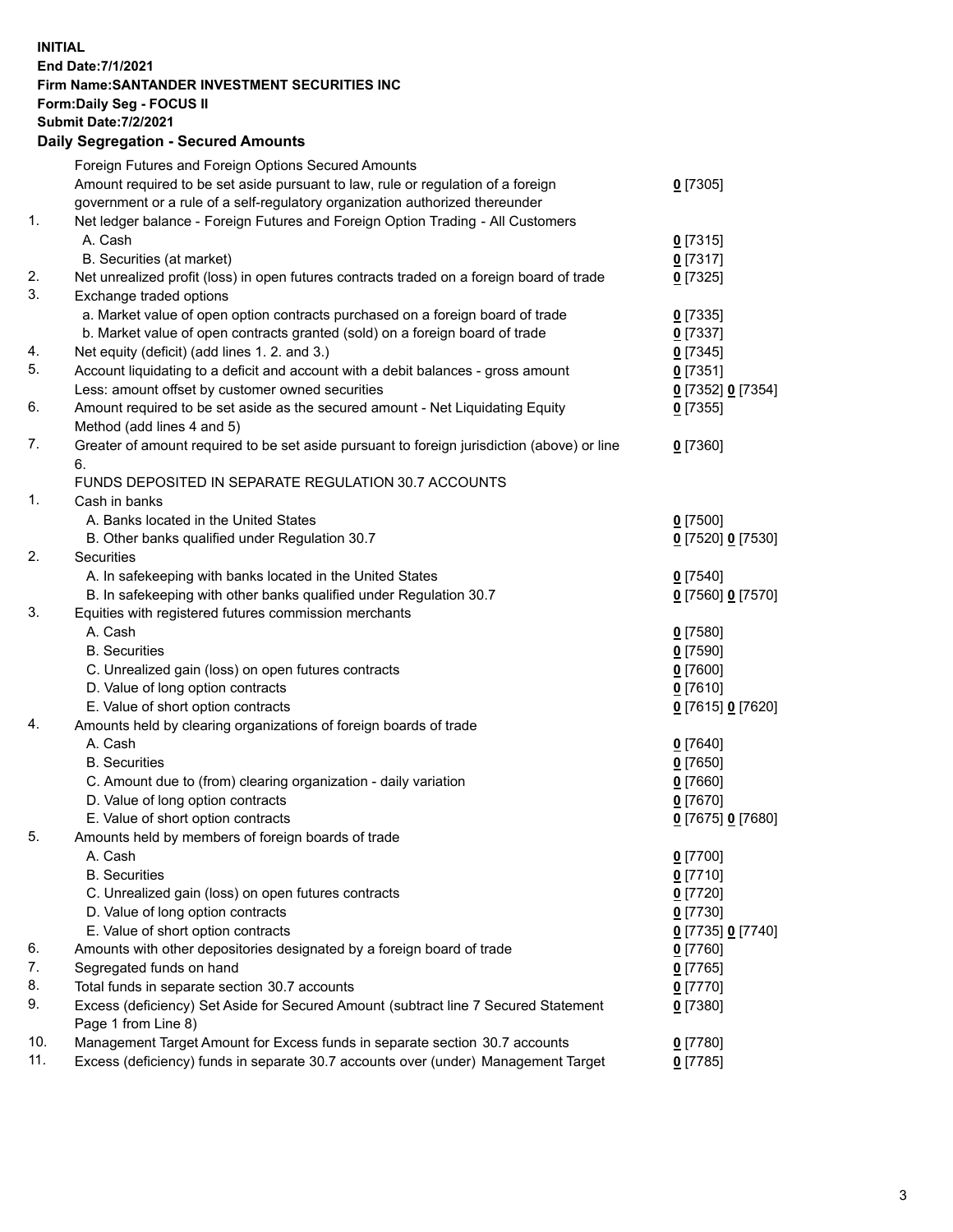| <b>INITIAL</b> |                                                                                      |                       |
|----------------|--------------------------------------------------------------------------------------|-----------------------|
|                | End Date: 7/1/2021                                                                   |                       |
|                | Firm Name: SANTANDER INVESTMENT SECURITIES INC                                       |                       |
|                | <b>Form:Daily Seg - FOCUS II</b>                                                     |                       |
|                | <b>Submit Date: 7/2/2021</b>                                                         |                       |
|                | Daily Segregation - Segregation Statement                                            |                       |
|                | SEGREGATION REQUIREMENTS(Section 4d(2) of the CEAct)                                 |                       |
| 1.             | Net ledger balance                                                                   |                       |
|                | A. Cash                                                                              | 2,437,580,733 [7010]  |
|                | B. Securities (at market)                                                            | $0$ [7020]            |
| 2.             | Net unrealized profit (loss) in open futures contracts traded on a contract market   | $-384,815,693$ [7030] |
| 3.             | Exchange traded options                                                              |                       |
|                | A. Add market value of open option contracts purchased on a contract market          | 36,908,146 [7032]     |
|                | B. Deduct market value of open option contracts granted (sold) on a contract market  | -37,396,054 [7033]    |
| 4.             | Net equity (deficit) (add lines 1, 2 and 3)                                          | 2,052,277,132 [7040]  |
| 5.             | Accounts liquidating to a deficit and accounts with                                  |                       |
|                | debit balances - gross amount                                                        | $0$ [7045]            |
| 6.             | Less: amount offset by customer securities                                           | 0 [7047] 0 [7050]     |
|                | Amount required to be segregated (add lines 4 and 5)<br>FUNDS IN SEGREGATED ACCOUNTS | 2,052,277,132 [7060]  |
| 7.             | Deposited in segregated funds bank accounts                                          |                       |
|                | A. Cash                                                                              | 316,996,371 [7070]    |
|                | B. Securities representing investments of customers' funds (at market)               | $0$ [7080]            |
|                | C. Securities held for particular customers or option customers in lieu of cash (at  | $0$ [7090]            |
|                | market)                                                                              |                       |
| 8.             | Margins on deposit with derivatives clearing organizations of contract markets       |                       |
|                | A. Cash                                                                              | 1,809,461,601 [7100]  |
|                | B. Securities representing investments of customers' funds (at market)               | $0$ [7110]            |
|                | C. Securities held for particular customers or option customers in lieu of cash (at  | $0$ [7120]            |
|                | market)                                                                              |                       |
| 9.             | Net settlement from (to) derivatives clearing organizations of contract markets      | -1,532,315 [7130]     |
| 10.            | Exchange traded options                                                              |                       |
|                | A. Value of open long option contracts                                               | 36,908,146 [7132]     |
|                | B. Value of open short option contracts                                              | -37,396,054 [7133]    |
| 11.            | Net equities with other FCMs                                                         |                       |
|                | A. Net liquidating equity                                                            | $0$ [7140]            |
|                | B. Securities representing investments of customers' funds (at market)               | $0$ [7160]            |
|                | C. Securities held for particular customers or option customers in lieu of cash (at  | $0$ [7170]            |
|                | market)                                                                              |                       |
| 12.            | Segregated funds on hand                                                             | $0$ [7150]            |
| 13.            | Total amount in segregation (add lines 7 through 12)                                 | 2,124,437,749 [7180]  |
| 14.            | Excess (deficiency) funds in segregation (subtract line 6 from line 13)              | 72,160,617 [7190]     |
| 15.<br>16.     | Management Target Amount for Excess funds in segregation                             | 70,000,000 [7194]     |
|                | Excess (deficiency) funds in segregation over (under) Management Target Amount       | 2,160,617 [7198]      |
|                | <b>Excess</b>                                                                        |                       |